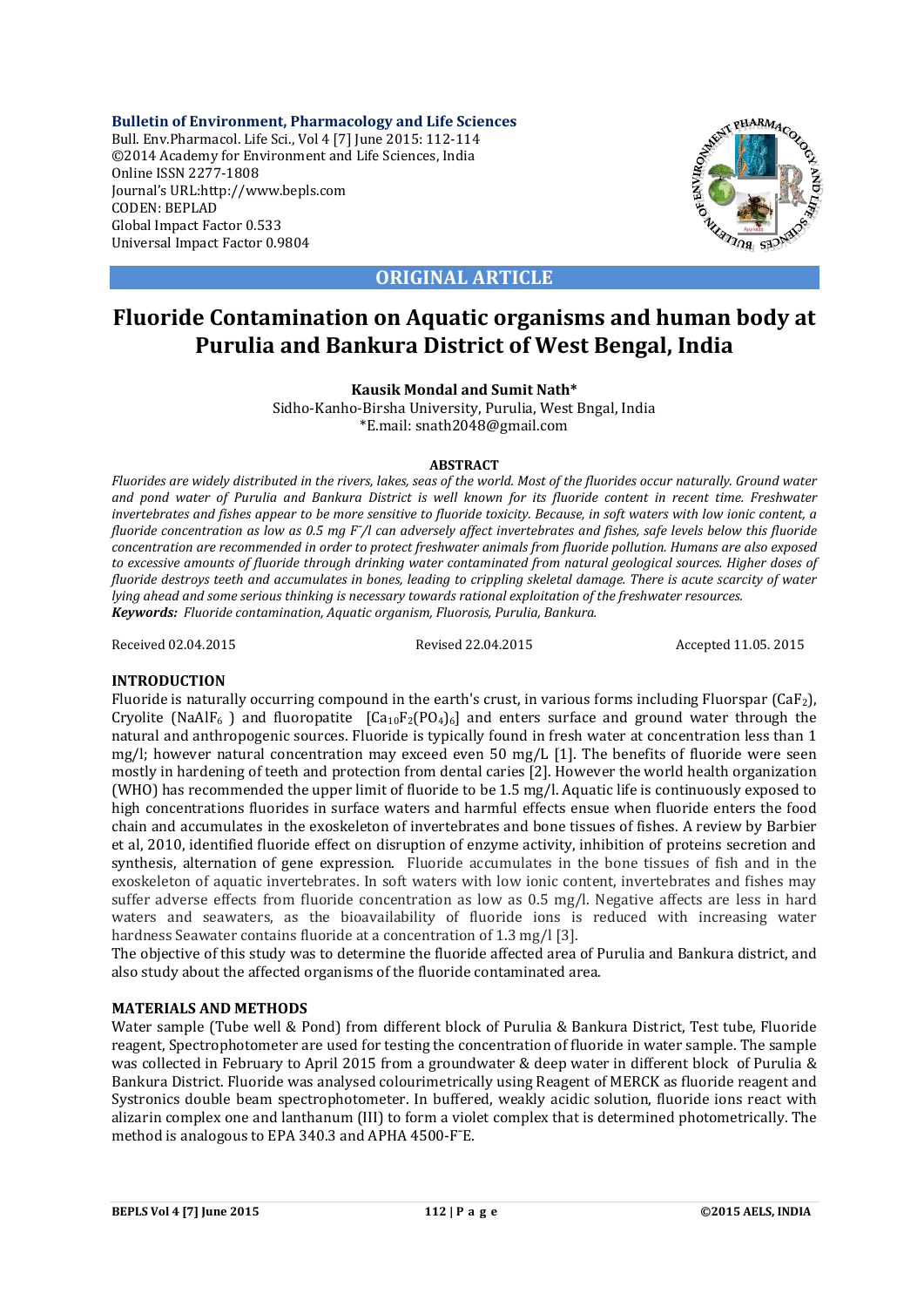#### **Mondal and Nath**

# **RESULT AND DISCUSSION**

Water samples were collected from 10 different blocks of Purulia spread over the five worst-affected blocks, viz. Joypur, Arsha, Puncha, Raghunathpur II & Jhalda II. Highest concentration of fluoride was recorded as follows: Joypur 2.8 mg/l, Arsha 2.6 mg/l, Puncha 1.9 mg/l, Raghunathpur II 1.9 mg/l & Jhalda II 1.8 mg/l. In Bankura water sample were collected from 5 different blocks. Among 5 different blocks of Bankura District highest concentration level of fluoride is Bankura-I 1.4 mg/l, Taldangra 1.3 mg/l, Simlapal 1.2 mg/l. Water sample was collected randomly for last three months (February to April 2015) (Figure 1). The concentration level of fluoride is comparatively high in the months of April at all the survey stations. High concentrated fluoride contaminated pond water showing higher algal bloom. Structural deformities in the fish were also reported from that contaminated ponds.



#### **Figure 1: Fluoride concentration of ground water and pond water in different three months.**

Deep ground water and pond water of Purulia & Bankura district is well known for its fluoride contamination. People from many of the villages have been marked with dental and skeletal fluorosis from consuming fluoride contaminated water. Fluoride is a well-known, non-decomposable and relatively persistent contaminant in the environment. Due to its high biological activity and small ionic radius, it penetrates easily into the organisms and tissues. It has adverse effects of high and chronic effects on different tissues. Human activities, such as aluminum smelters, discharges of fluoridated municipal waters, and plants manufacturing brick, ceramics, glass and fluoride chemicals, may cause significant increases in the fluoride concentration of surface waters [4].

Consumption of fluoride at levels beyond those used in fluoridated water for a long period of time causes skeletal fluorosis and dental fluorosis in children during the development of teeth. Generally ingestion of water having a fluoride concentration above  $1.5 - 2.0$  mg/l may lead to dental mottling, an early sign of dental fluorosis which is characterized by white patches on teeth. In advanced stages of dental fluorosis, teeth display brown to black staining followed by pitting of teeth surfaces. Skeletal fluorosis may occur when fluoride concentrations in drinkingwater exceed 4-8 mg/l, which leads to increase in bone density, calcification of ligaments rheumatic or arthritic pain in joints and muscles along with stiffness and rigidity of the joints, bending of the vertebral column and excessive bone formation or